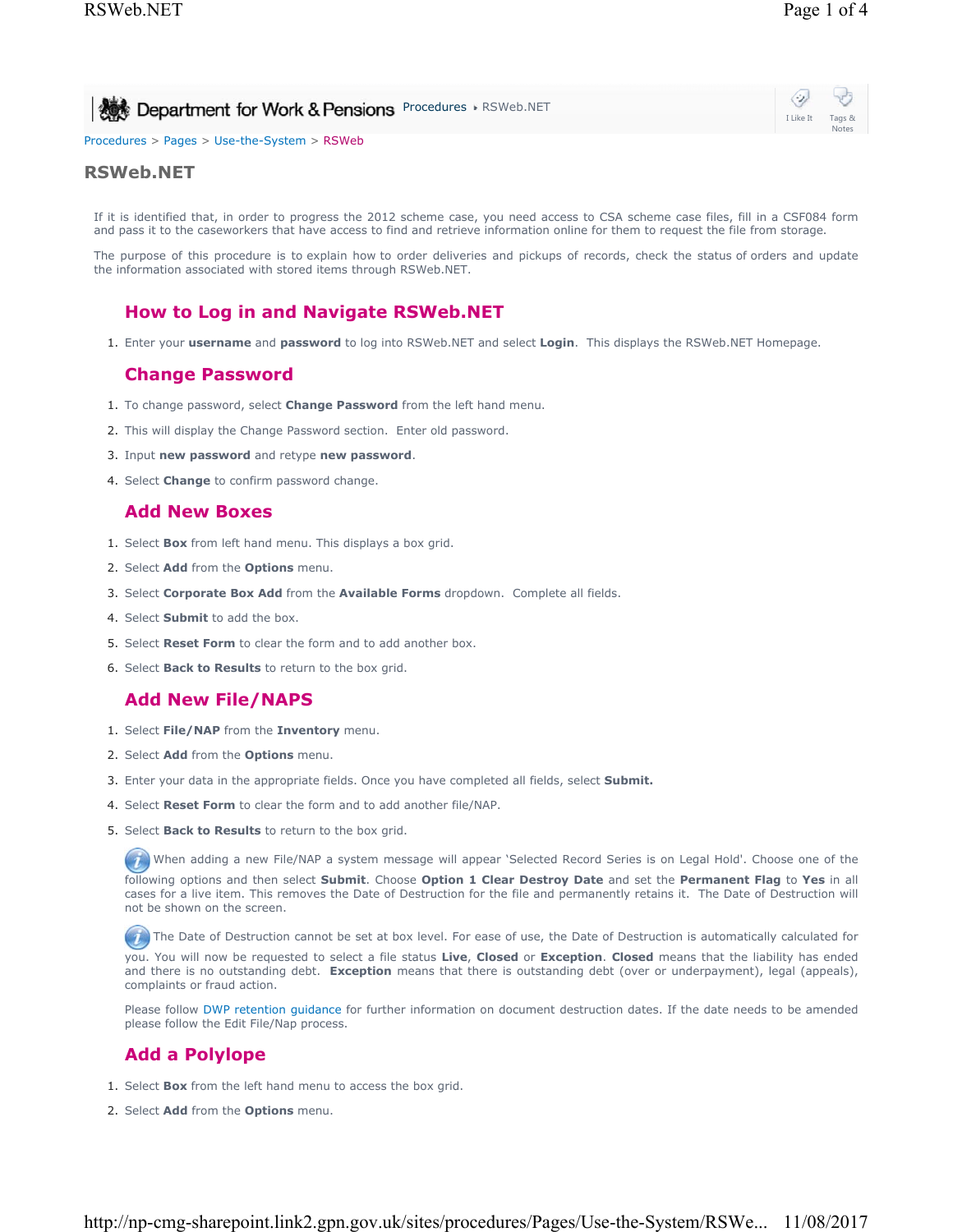- Select **Corporate Transit Box** from the **Available Forms** dropdown. RSWeb.NET will automatically assign a barcode to the 3. polylope.
- 4. Select **Submit** to add the polylope. The polylope has now been added.
- 5. Select **Reset Form** to clear the form and to add another polylope.
- 6. Select **Back to Results** to return to the box grid.

#### **Edit Boxes and Files**

- 1. Before editing a box, a search must be made for the box. Select **Box** from the left hand menu.
- 2. Select **Quick Search** from the **Search** menu to search for the box to be edited.
- 3. Select one of the following search queries to search for the box:
	- File reference Box
	- Description of Content
	- Box Barcode
- 4. Input the **barcode**, **description** or **reference** and select **Search** to search for the box.
- 5. The box will appear in the box grid. Select the box that needs to be edited and select **Edit** from the **Options** menu.
- 6. Edit the fields as required. Greyed out areas are not editable.
- 7. Select **Submit** to confirm the changes which will return you to the search grid.

### **Retrieval and Pickups**

A retrieval is submitted to request an item in storage to be sent to you. A pickup is submitted if you want to send an item into storage. The normal TNT courier process has not changed however in RSWeb.NET the supplier must be informed that an item is being sent into storage on the system before being sent.

Whether a retrieval or pickup is being submitted into RSWeb.NET, the address should be the local office address and not that of the storage site in Heywood.

## **Order a Pickup**

- 1. If known, enter the **barcode** of the Box or Polylope to be sent to storage.
- 2. Select **Cart** from the left hand menu.
- 3. Under **Add to Cart**, scroll over **Items** and select **Enter Items**.
- 4. Enter the **barcodes** of the records to be collected.
- 5. Select **Next** to continue.
- 6. Select **Pickup** as the Service Type and select **Add to Cart** to continue.
- 7. This screen provides a summary of the items added to the cart. These items can be left in the cart to process later. To process the order, select **Order Now**.
- 8. Review the items to be ordered and select **Workorder** to continue.
- 9. A message box will display. Select **OK** to continue.
- 10. On this screen, check the address and confirm it is correct. Select **Create Workorder** to place the pickup order.
- 11. Once the order has been checked out, an order summary will display. This can be printed if required.

# **Order a Pickup - Search and Select**

- 1. Items can also be added to the cart using the **Search and Select** functionality. Select **Cart** from the left hand menu.
- 2. Under **Add to Cart**, scroll over **Items** and select **Search and Select**.
- 3. Select **Box**.
- 4. Use one of the following search queries to search for Boxes:
	- Box Barcode
	- File Reference Box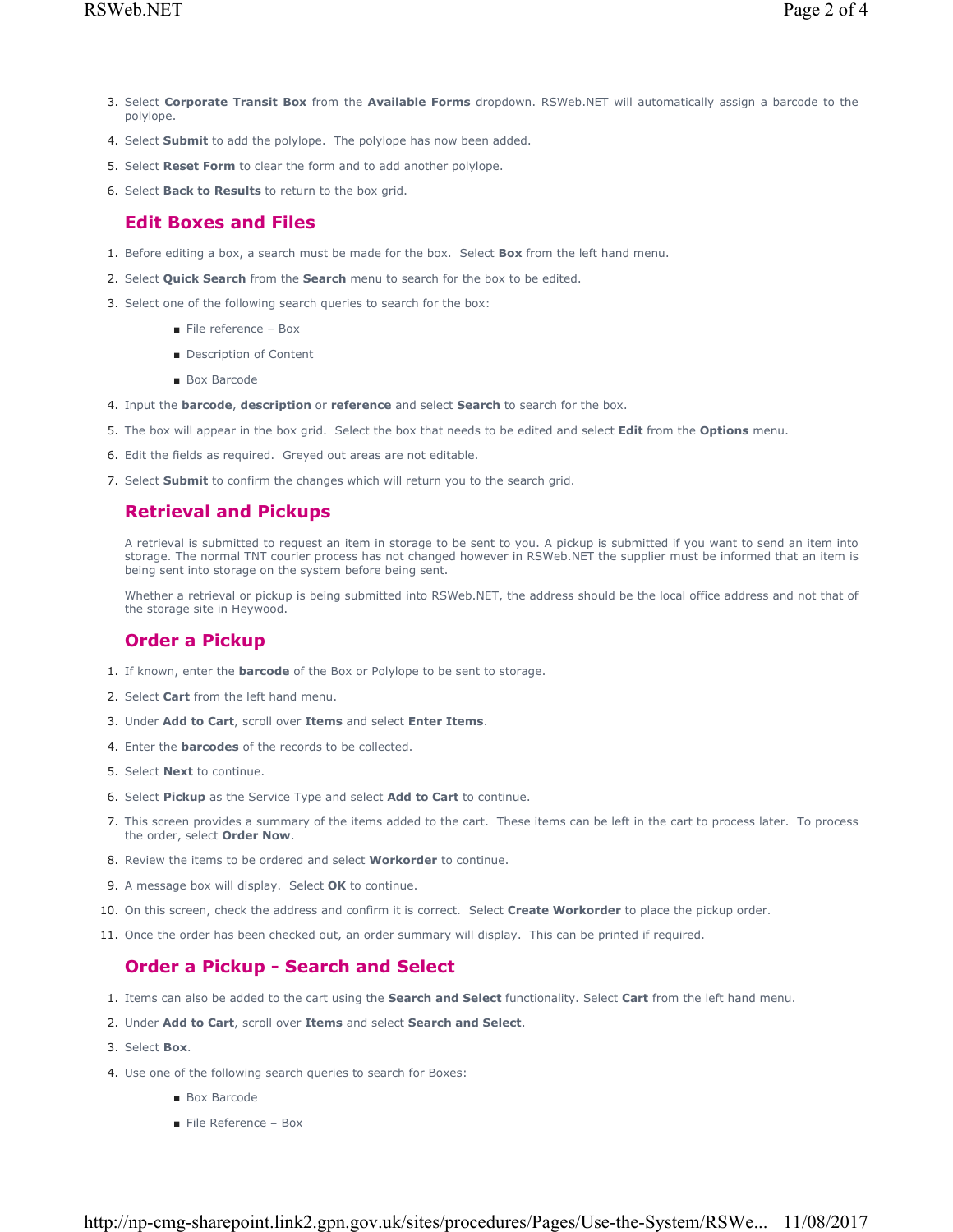- Description of Content Box.
- 5. Repeat process if ordering multiple boxes.
- 6. Select **Search**.
- 7. Once you have searched for all records to be sent to storage, scroll over **Options** and select **Add to Cart** to process the order.
- 8. A message box will display. Select **OK** to continue with order.
- 9. Select **Pickup** (Pick up the item at my business) from the **Service Type** dropdown and select **Add to Cart**.
- 10. This screen provides a summary of the items added to the cart. These items can be left in the cart to process later. To process the order, select **Order Now**.
- 11. Review the items to be ordered and select **Workorder** to continue.
- 12. A message box will display.
- 13. Select **OK** to continue. Confirm the address is correct and select **Create Workorder** to place the pickup order.
- 14. Once 'checked out', an order summary will appear. Select **Print Page** if required.

## **Order a Retrieval of Boxes – Enter Items**

- 1. Select **Cart** from the left hand menu.
- 2. Under **Add to Cart**, scroll over **Items** and select **Enter Items**.
- 3. Input the **barcode** of the records to be collected and select **Next** to continue.
- 4. Select **Deliver** as the **Service Type** and select **Add to Cart** to continue.
- 5. The screen displays a summary of the items added to the cart.
- 6. These items can be left in the cart to process later. To process the order, select **Order Now**.
- 7. Review the items ordered and select **Workorder** to continue.
- 8. A message box will appear. Select **OK** to continue.
- 9. Check the address is correct and select **Create Workorder** to place the retrieval order.
- 10. Once 'checked out', an order summary will appear. Select **Print Page** if required.

## **Order a Retrieval of Items – Search and Select**

- 1. Items can also be added to the cart using the **Search and Select** functionality. Select **Cart** from the left hand menu.
- 2. Under **Add to Cart**, scroll over **Items** and select **Search and Select**.
- 3. Select **Box**.
- 4. Enter the **barcode** of the box and select **Search**. If searching for multiple, repeat steps 1- 4.
- Once you have searched for all records to be sent to be retrieved/ordered from storage, scroll over **Options** and select **Add to**  5. **Cart** to process the retrieval order.
- 6. A message box will display. Select **OK** to continue with order.
- 7. Select **Deliver** from the **Service Type** dropdown and select **Add to Cart**.
- 8. If raising order on behalf of someone else, enter their name here and state the reason for the order.
- 9. This screen provides a summary of the items added to the cart. These items can be left in the cart to process later. To process the order, select **Order Now**.
- 10. Review the items to be ordered and select **Workorder** to continue.
- 11. A message box will display. Select **OK** to continue.
- 12. Confirm the address is correct and select **Create Workorder** to place the retrieval order.
- 13. Once 'checked out', an order summary will appear. Select **Print Page** if required.

### **Order Materials**

Materials are consumables and include boxes and barcode labels. Select **Getting Started** from the **Order** menu on the left 1. hand menu.